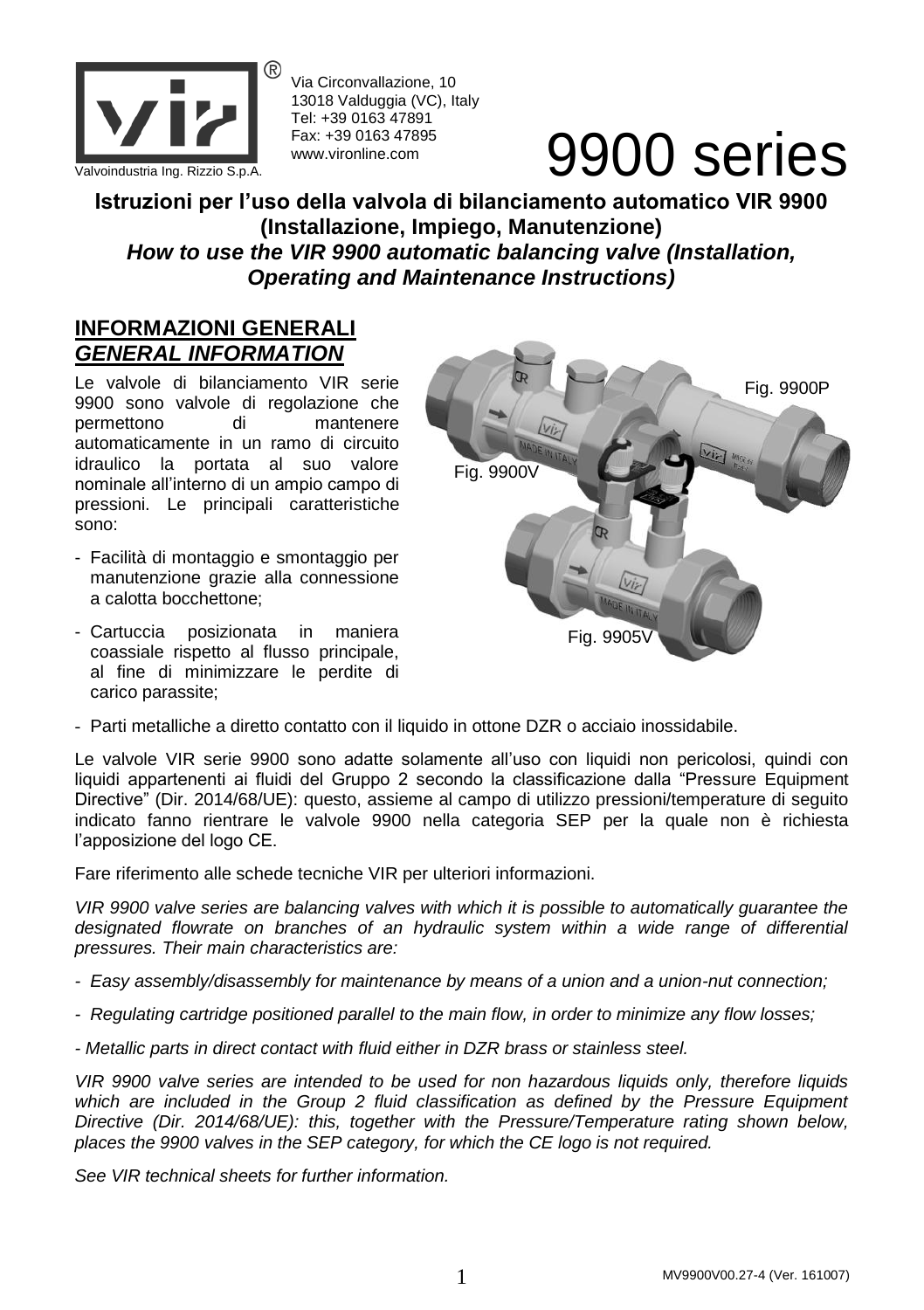## **CAMPO DI UTILIZZO PRESSIONE/TEMPERTURA DELLA VALVOLA** *VALVE PRESSURE AND TEMPERATURE RATINGS*

| Diametro         | Pressione nell'intervallo di temp.                        | Pressione alla temp. massima        |
|------------------|-----------------------------------------------------------|-------------------------------------|
| Diameter         | Non-shock pressure at temp. range                         | Non-shock pressure at maximum temp. |
| Fino a DN50      | 25 bar da -10°C (*) a 110°C (**)                          | 20 bar tra 110°C e 130°C (**)       |
| Up to DN50       | 25 bar from -10 $^{\circ}$ C (*) to 110 $^{\circ}$ C (**) | 20 bar from 110°C to 130°C (**)     |
| DN65 e superiori | 25 bar da -10°C (*) a 110°C (**)                          |                                     |
| DN65 and larger  | 25 bar from -10 $^{\circ}$ C (*) to 110 $^{\circ}$ C (**) |                                     |

(\*) = temperature sotto zero solo per acqua addittivata con liquidi antigelo.

*Only for below zero water temperatures where antifreeze fluids have been added.*

(\*\*) = temperature oltre i 100°C solo per acqua addittivata con liquidi anti-ebollizione.

*Only for water temperatures over 100°C where anti-boiling fluids have been added.*

I campi di lavoro precedenti si intendono per condizioni di utilizzo regolari: colpi di ariete, urti, carichi di fatica, ambienti esterni corrosivi o erosivi e trasporto di fluidi con proprietà abrasive devono essere evitati. Si raccomanda l'utilizzo con acqua secondo VDI 2035. Prevedere almeno un filtro per ogni impianto.

*The operative conditions shown above are intended for non-shock operating conditions: water hammer, impacts, stress loads, corrosive or erosive external environmental elements and the transport of fluids with abrasive properties should be avoided. Water quality should be according* 

#### **INSTALLAZIONE** *INSTALLATION*

E' importante installare la valvola in modo che la direzione del flusso sia conforme con la freccia presente sul corpo delle valvole. Per ottenere una corretta regolazione della portata la valvole deve inoltre essere installata:

- Evitando che i tubi siano avvitati oltre la lunghezza dei bocchettoni;
- Evitando che materiale utilizzato nella connessione dei tubi o bave presenti

sui terminali dei tubi stessi ostruiscano parte del passaggio (si raccomanda il lavaggio della linea prima della messa in esercizio o a seguito di eventuali lavori di manutenzione).

Le valvole devono essere installate in modo da non essere sottoposte a sforzi di flessione, taglio o trazione/compressione da parte della linea.

Se si utilizzano valvole VIR Fig. 9905V dotate di prese di pressione verificare che siano installate in maniera da evitare l'accumulo di detriti nelle prese stesse, lasciare inoltre spazio sufficiente per l'inserimento delle sonde di pressione dei manometri differenziali.

*It is important to install the valve so that the flow direction matches the direction of the arrow indicated on the body of the valve. In order to obtain the best correct flowrate regulation the valves should be installed :*

- *- Avoiding to screw the pipes beyond the union threads;*
- *- Avoiding that any material used to connect the pipes or that any burrs present on the pipe ends themselves protrude inside the bore and obstruct part of the flow (it's advisable to flush the line before its start or after eventual maintenance on the system).*

*The valve should be installed in such a way so that the pipeline does not subject the valve to any torsion, bending or tension.*

*VIR Fig. 9905V valves with test points should be installed in such a way as to prevent the accumulation of debris inside them, furthermore please ensure to leave sufficient space around the test points in order to allow enough room to connect the manometer probe.*

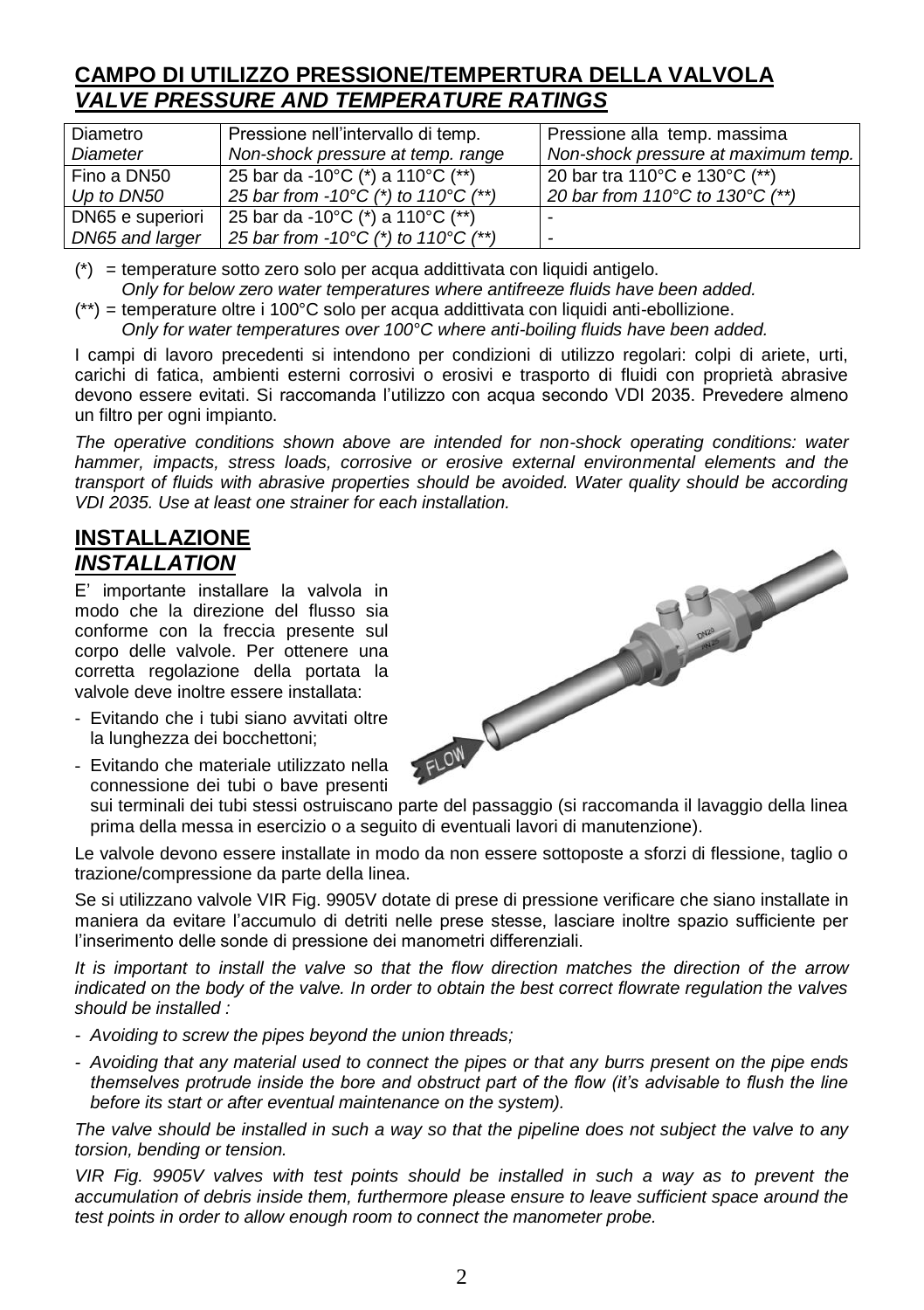

La procedura passo passo per l'installazione della valvola e della cartuccia è la seguente:

- 1. Montare le calotte sui tubi;
- 2. Avvitare i bocchettoni ai tubi;
- 3. Collegare il corpo valvola ai bocchettoni (solamente il corpo valvola, senza la cartuccia e senza la molla) avvitando le calotte sui filetti del corpo valvola; verificare la presenza e il corretto posizionamento degli O-ring.
- 4. Pulire il circuito con la necessaria operazione di lavaggio;
- 5. Smontare il corpo valvola dalla linea e inserire i componenti nel seguente ordine:
	- 5a Inserire la cartuccia nel corpo valvola. Spingere la cartuccia fino a farle fare battuta sul fondo dell'alloggiamento (si veda fig.2);
	- 5b Bloccare la cartuccia inserendo la molla e alloggiandola nell'apposita scanalatura (fig.2).
- 6. Riconnettere il corpo valvola ai bocchettoni avvitandolo alle calotte.

*The correct step by step procedure for valve and cartridge installation is as follows:*

- *1. Slip union nuts onto the pipes;*
- *2. Screw unions to the pipes;*
- *3. Connect valve housing to the unions (empty housing, without cartridge and spring) by tightly screwing the union nuts onto the housing male treads; verify O-ring are present and properly positioned;*
- *4. Perform correct flushing of the plant;*
- *5. Remove valve housing from the unions and insert components following the correct sequence:*
	- *5a Insert the cartridge and into the housing. Push the cartridge until its bottom reaches its seat in the housing (see fig.2);*
	- *5b Block cartridge in its place by inserting the spring into its groove (fig.2).*
- 6. *Connect the housing back again to its unions.*